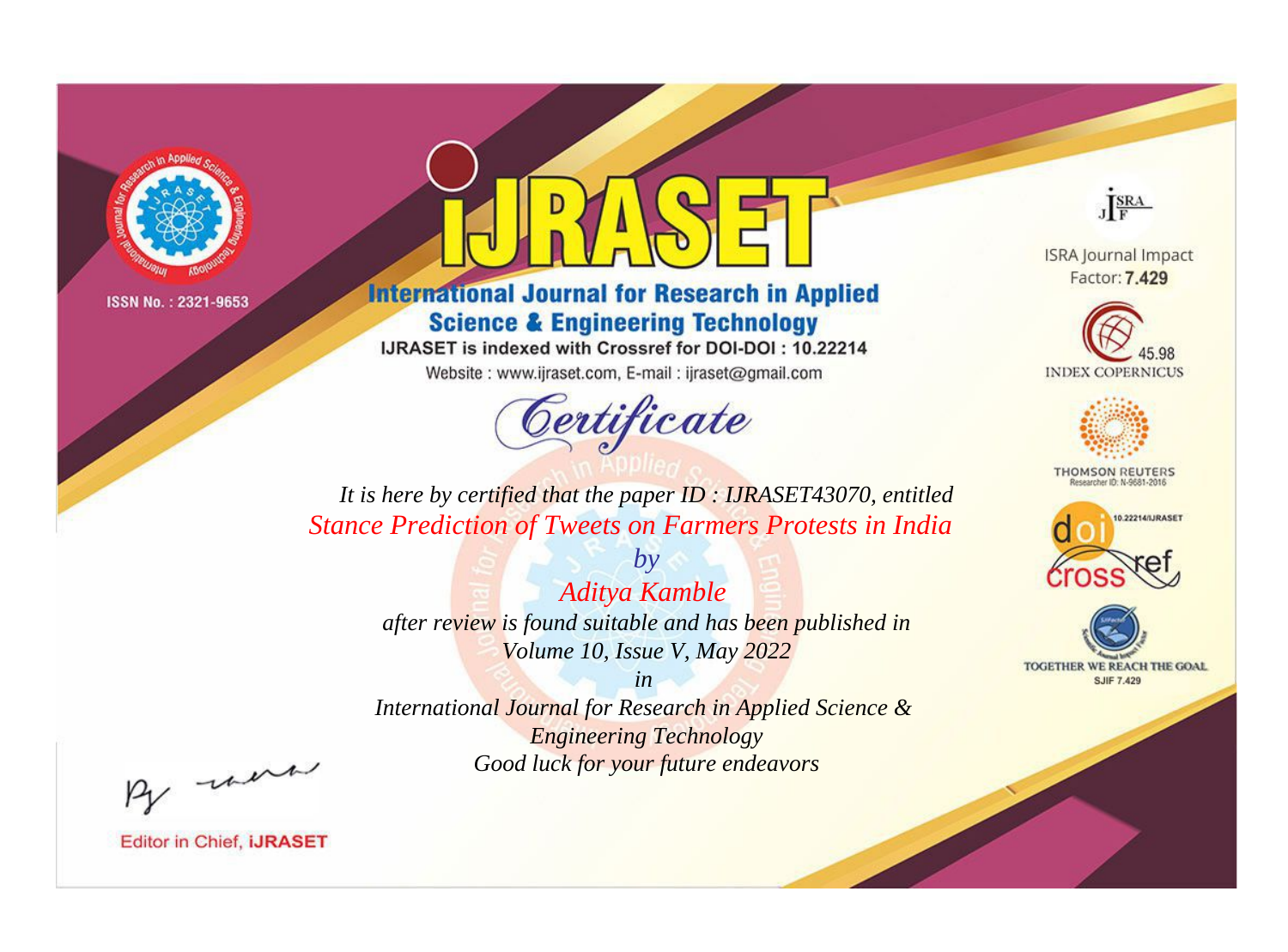

# **International Journal for Research in Applied Science & Engineering Technology**

IJRASET is indexed with Crossref for DOI-DOI: 10.22214

Website: www.ijraset.com, E-mail: ijraset@gmail.com



JERA

**ISRA Journal Impact** Factor: 7.429





**THOMSON REUTERS** 



TOGETHER WE REACH THE GOAL **SJIF 7.429** 

*It is here by certified that the paper ID : IJRASET43070, entitled Stance Prediction of Tweets on Farmers Protests in India*

> *by Prathamesh Badgujar after review is found suitable and has been published in Volume 10, Issue V, May 2022*

> *in International Journal for Research in Applied Science &*

*Engineering Technology Good luck for your future endeavors*

By morn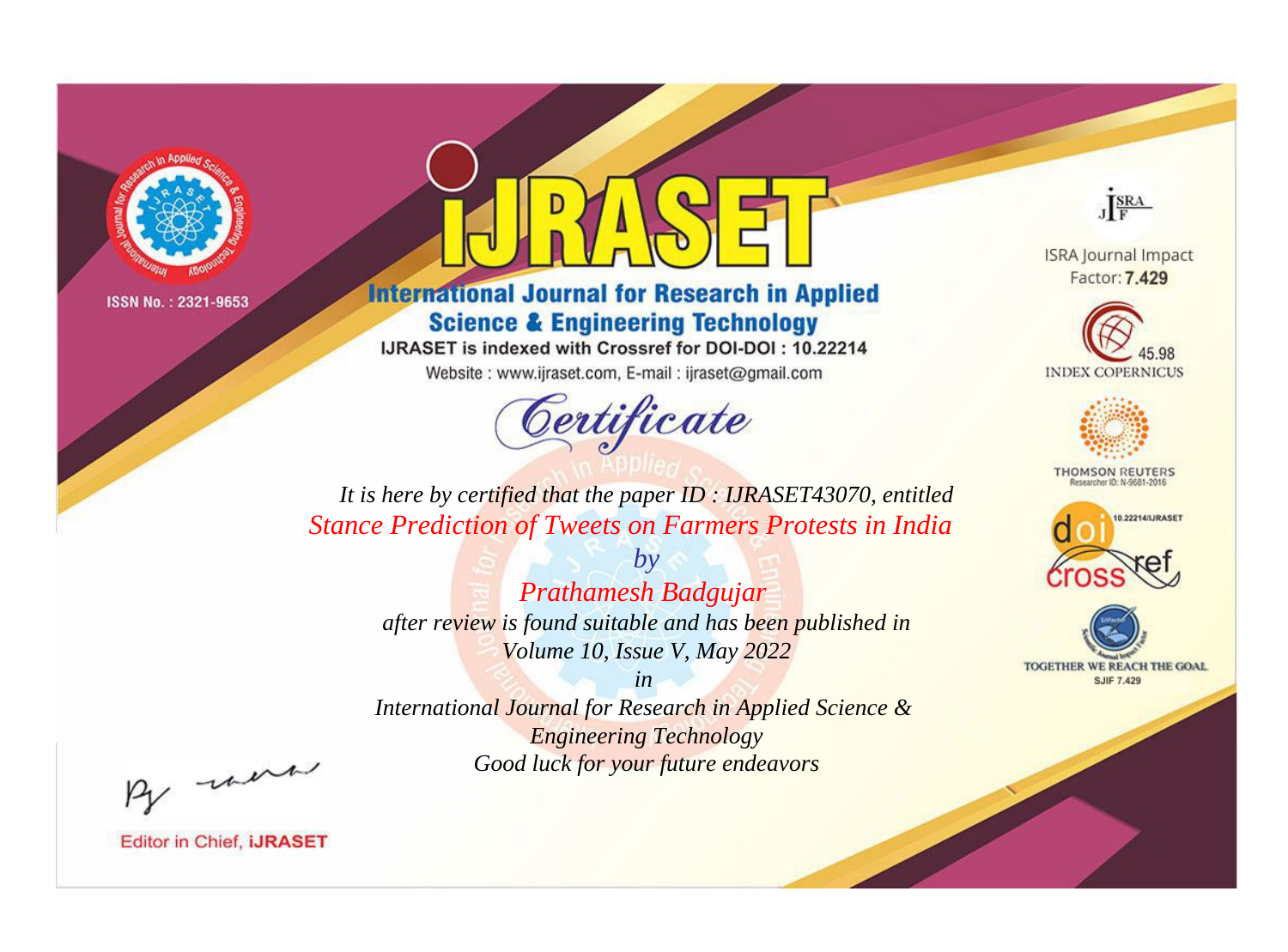

# **International Journal for Research in Applied Science & Engineering Technology**

IJRASET is indexed with Crossref for DOI-DOI: 10.22214

Website: www.ijraset.com, E-mail: ijraset@gmail.com



JERA

**ISRA Journal Impact** Factor: 7.429





**THOMSON REUTERS** 



TOGETHER WE REACH THE GOAL **SJIF 7.429** 

*It is here by certified that the paper ID : IJRASET43070, entitled Stance Prediction of Tweets on Farmers Protests in India*

> *by Anuj Kadam after review is found suitable and has been published in Volume 10, Issue V, May 2022*

> > *in*

*International Journal for Research in Applied Science & Engineering Technology Good luck for your future endeavors*

By morn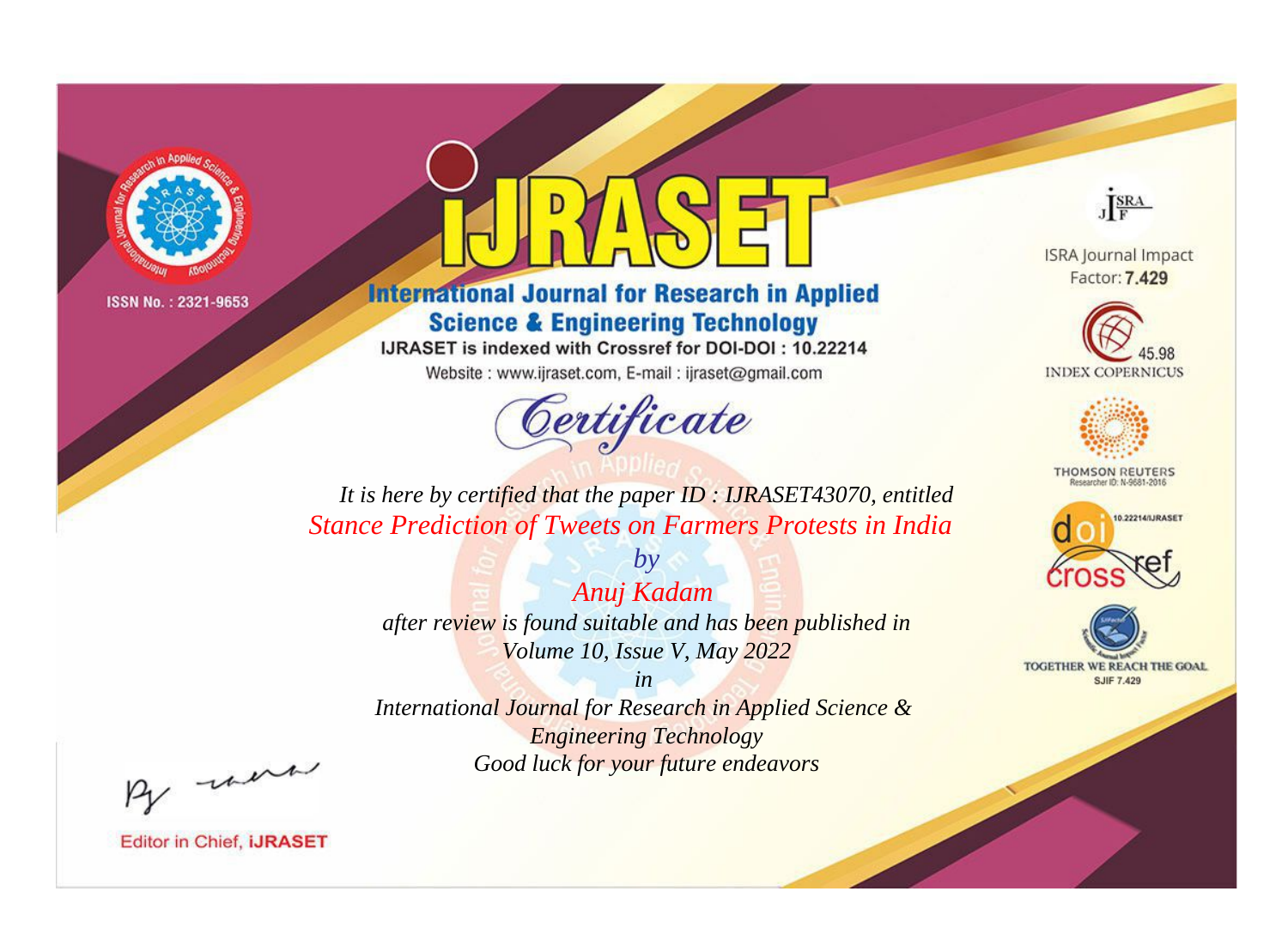

# **International Journal for Research in Applied Science & Engineering Technology**

IJRASET is indexed with Crossref for DOI-DOI: 10.22214

Website: www.ijraset.com, E-mail: ijraset@gmail.com



JERA

**ISRA Journal Impact** Factor: 7.429





**THOMSON REUTERS** 



TOGETHER WE REACH THE GOAL **SJIF 7.429** 

*It is here by certified that the paper ID : IJRASET43070, entitled Stance Prediction of Tweets on Farmers Protests in India*

> *Dhruv Shah after review is found suitable and has been published in Volume 10, Issue V, May 2022*

*by*

*in* 

*International Journal for Research in Applied Science & Engineering Technology Good luck for your future endeavors*

By morn